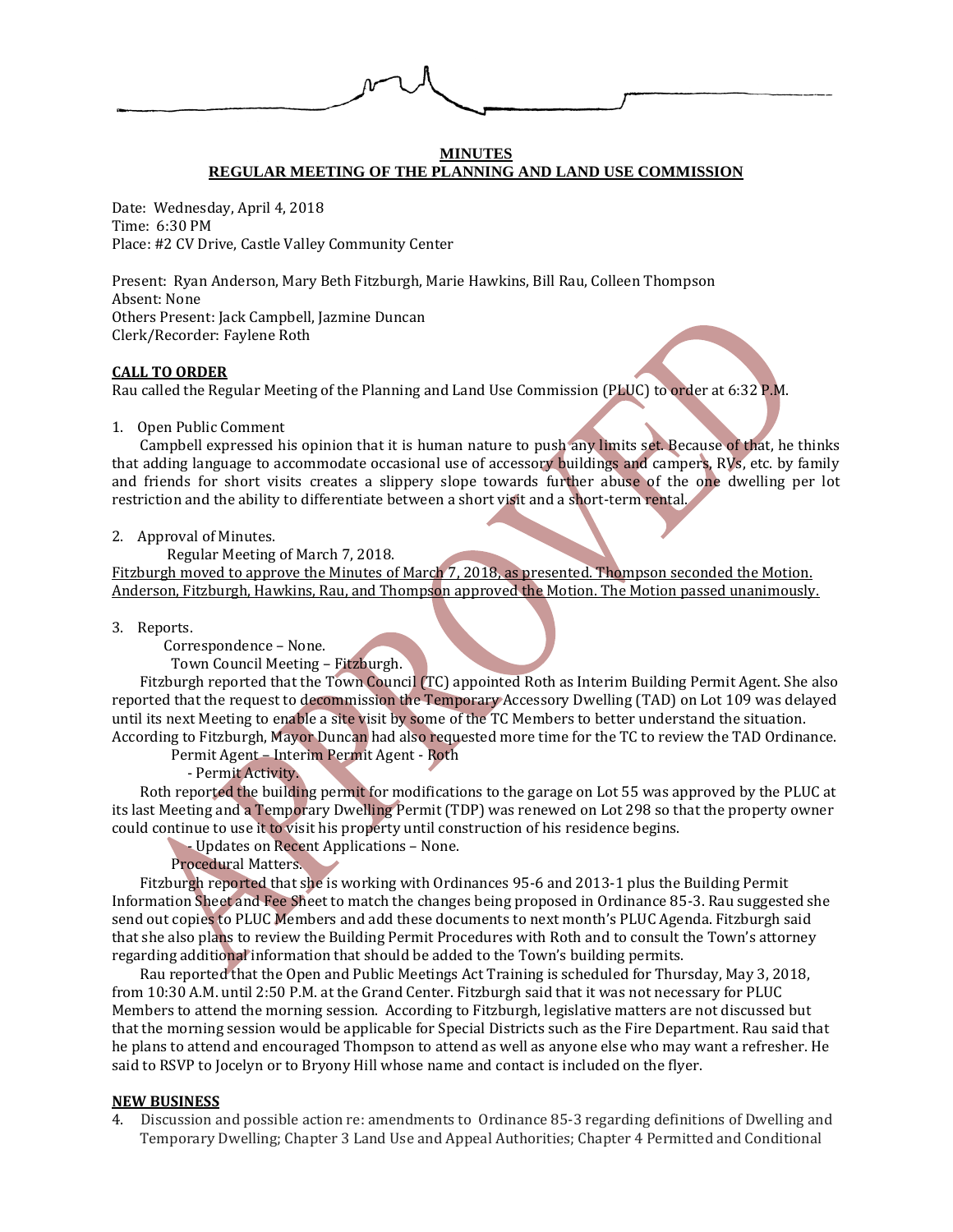

Uses and Temporary Accessory Dwellings for Medical Purposes; Chapter 5 Building and Lot Requirements; Chapter 6 Noncomplying Buildings; Chapter 7 Variances and Appeals; and Chapter 9 Enforcement, Fees, Penalties and Fines.

Fitzburgh led Members through items that were new in this draft with discussion as needed regarding the previous draft.

In the Table of Contents, pg. 1, Section 4.10 all conditional use permits (CUP) for livestock exceeding one and one-half animal units per acre are designated as nonroutine so that these applications would get greater review and mitigation than a routine permit would receive.

In Section 5.4 is changed to add "legally" before "platted lot" to differentiate these from lots that are joined for tax purposes but not legally replatted.

# In Section 1.6 Definitions:

Dwelling: Fitzburgh asked Roth about the communication she had with Bill [Hulse], Grand County Building Department Inspector, which included the County's definition of "dwelling," including decommissioning and use of accessory buildings as overnight guest space. Hulse said that the County allows accessory structures to be used as remote bedrooms and allows them to have a wet bar which can include a sink, fridge, microwave, hot plate, etc. He said the structure cannot have any 220 electrical outlets or gas stubs that could be used for a stove or oven. He said the building codes for this type of structure would be the same as for a dwelling unit and would include a smoke detector. He said: if the unit adds a kitchen, it becomes a dwelling. According to Roth, Hulse also said that County regulations to decommission a dwelling requires that any 220 receptacles be removed and walled over and that gas stubs be removed to either the attic or crawl space and then walled over. He told her that a canning kitchen could have 220 and/or gas but could not have a bathroom.

According to Fitzburgh, the International Building Code defines "kitchen" as an area for food preparation which is the way the PLUC decided to define "kitchen" at its last Meeting. Naming specific appliances was removed from the definition.

Mayor Duncan introduced discussion of septic connections and whether all accessory buildings were required to drain into a single septic system. Fitzburgh replied that the State Sanitarian approves connections from accessory buildings to the septic system which had held up a recent permit application because it did not identify the connection. She said that the Town has no regulation about the number of septic systems on a lot but that the Sanitarian is responsible for ensuring that the size of the system is adequate for the need. A second septic system could be required.

Roth said she had received an email from Orion Rogers [State Sanitarian] who said that there is a minimum acreage per operational septic but that Castle Valley's minimum five-acre lot is well above that minimum. Rogers suggested that the Town allow one operational septic system per lot but he gave no supporting evidence for that. Fitzburgh reported that Orion has indicated some alternative systems such as a large tank that could be pumped on a regular basis and monitored by the Sanitarian could be available for rocky lots. In the future, she said, Orion had indicated a composting toilet that could be pumped—if needed might be allowed. She also said that the Town's Watershed Ordinance states that anyone with a dwelling must maintain a sewage disposal system approved by the State Sanitarian. PLUC Members agreed this topic should be addressed separately from these changes.

Fitzburgh explained that Castle Valley regulations differ from most communities because it allows accessory structures to be built before the main dwelling which leaves a lot of small structures scattered around that were once used as dwellings. PLUC Members agreed it is difficult to regulate this approach.

According to Fitzburgh, the definition for dwelling here will help to enforce the one dwelling per lot rule because a dwelling is defined as any structure that has specific facilities for living/sleeping, food preparation, bathing and sanitation or as any structure that someone is living in regardless of the specific facilities it contains.

Fitzburgh explained that the clarification of the use of yurts, teepees, and other structures for occasional use by visiting family or friends was inserted to clear up the ambiguity regarding the legality of this use.

PLUC Members agreed to change line 5 in the definition to read "…is not permitted to be used as a residence and to retain the phrase "one kitchen…is allowed per building" rather than per lot.

Karp noted that keeping a kosher kitchen required two kitchens: two stoves, two sinks, two fridges, etc. separated by several feet.

Thompson agreed with a previous suggestion from Campbell to regulate canning kitchens through a CUP. Rau agreed, saying this would accommodate both business kitchens and canning kitchens. PLUC Members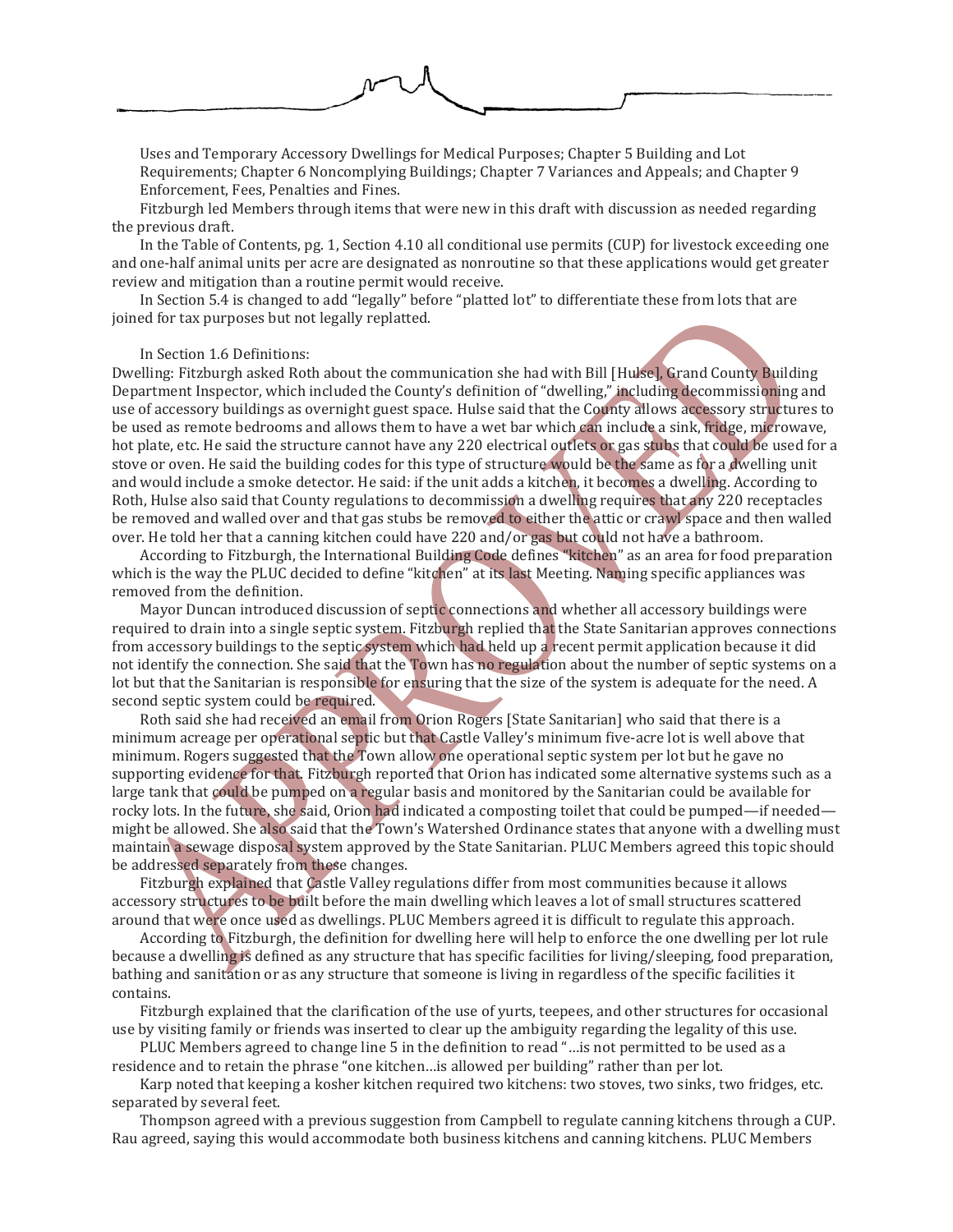

agreed to say that a CUP is required for more than one kitchen. Fitzburgh will rewrite this. According to Fitzburgh, the ordinance describes a dwelling as having a full bathroom which would allow a canning kitchen to have bathroom with toilet and sink only—no shower or tub. Roth said that Hulse had told her a canning kitchen could not include a bathroom, but he did not specify whether that was a full bathroom.

The definition for bathroom was changed to read "an area…containing a toilet and facilities for bathing and sanitation…"

3.1.1 – States that the BPA is the land use authority for septic permits and designates all applications that require "advice or other services…by professional parties…" as nonroutine.

3.1.2 - Designates the Roads Manager as the land use authority for drainage reviews, grade reviews, and right of way encroachment permit applications.

3.1.3 – Discussion centered around developing a process for determining that a temporary dwelling permit renewal might require conditions for its continued use. Fitzburgh will continue to rework the language here. 3.1.4 – Line 2/3 changed to read "…review annual renewals and revocation of both routine and nonroutine [CUPs]."

3.2.1- pg. 6, paragraph 1, line 4, "or nonroutine" is added after "routine" to expand the PLUC's role as appeal authority for BPA decisions.

3.3 - pg. 7, Septic Permits added to BPA's land use authority and "routine" is removed from Temporary Dwelling Permits; pg. 8, Nonroutine TDP renewals redefined as TDP renewals that require conditions. 4.2 – C. Clarifies as permitted one single-family dwelling on a legally platted lot and adds structures as well as buildings that can be accessory thereto.; H. Identifies TC as entity that designates a lot as "commercial agricultural use;" J/K. Specifies "one" TD or TAD per "legally platted lot."

4.10 – Adds language that all livestock CUPs are nonroutine.

4.11 – Refines language that ensures that a TAD not exceed the maximum square footage and building height allowed on a lot and allows removal of other building/s as needed to meet this requirement.

4.11.2 – F. Decided to add language to remove specific names of caregivers to allow for the change of caregivers as needed.

4.11.5 – D. adds County language regarding the decommission of a kitchen by removing and walling over 220 receptacles and gas stubs.

5.2 – A/B added missing language to identify setbacks.

5.5 – Adds language to match changes in definitions of dwelling and kitchen.

5.7.D – Change wording to match description elsewhere about not altering the exit point of surface water. 5.9 – Adds the same wording used in 4.11.5 regarding decommission of a kitchen.

7.1.4 – 1.e. Moved noticing requirements to a later section under Procedure; 2. Added setbacks to requirements for site plan.

PLUC Members agreed to hold a Public Hearing at its next Meeting [May 2] for these proposed amendments. Roth will post the notices. Fitzburgh will submit documents for posting. She will also prepare proposed amendments for Ordinances 95-6 and 2013-1 to match the changes being proposed in Ordinance 85-3. PLUC Members proposed holding a separate Public Hearing at the following Meeting [June 6] for these changes.

Campbell suggested addressing changes to the livestock sections to address some legal typographical and language errors, as well as the greater issue of impact from large numbers of livestock. PLUC Members generally agreed that this issue should be addressed separately, although Fitzburgh said she would look at the typo and language changes mentioned by Campbell.

Fitzburgh moved to table Item 4. Anderson seconded the Motion. Anderson, Fitzburgh, Anderson, Fitzburgh, Hawkins, Rau, and Thompson approved the Motion. The Motion passed unanimously.

Anderson moved to reconsider the Motion. Fitzburgh seconded the Motion. Hawkins, and Thompson approved the Motion. Rau abstained. The Motion passed with four in favor and one abstention.

Fitzburgh suggested dropping this item from the next Agenda and rewording the Agenda item for the Public Hearing. She will send the change to Roth. Mayor Duncan suggested posting notice of the Public Hearing on the Castle Valley Community Page.

5. Discussion re: topics, themes, and process for the General Plan Survey.